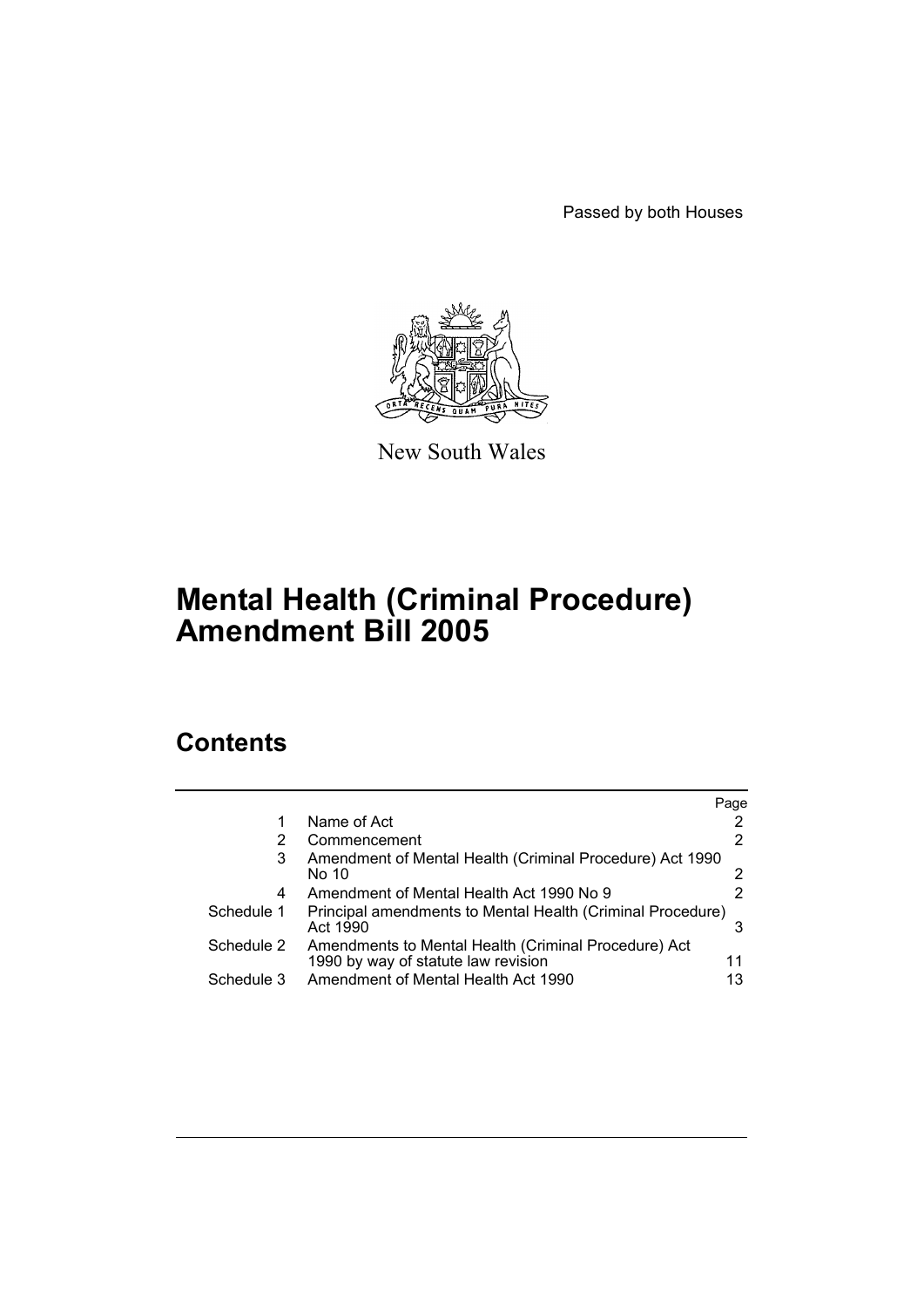*I certify that this PUBLIC BILL, which originated in the LEGISLATIVE ASSEMBLY, has finally passed the LEGISLATIVE COUNCIL and the LEGISLATIVE ASSEMBLY of NEW SOUTH WALES.*

> *Clerk of the Legislative Assembly. Legislative Assembly, Sydney, , 2005*



New South Wales

# **Mental Health (Criminal Procedure) Amendment Bill 2005**

Act No , 2005

An Act to amend the *Mental Health (Criminal Procedure) Act 1990* with respect to inquiries to determine a person's fitness to be tried for an offence and special hearings and to amend the *Mental Health Act 1990* in connection with those matters; and for other purposes.

*I have examined this Bill, and find it to correspond in all respects with the Bill as finally passed by both Houses.*

*Chairman of Committees of the Legislative Assembly.*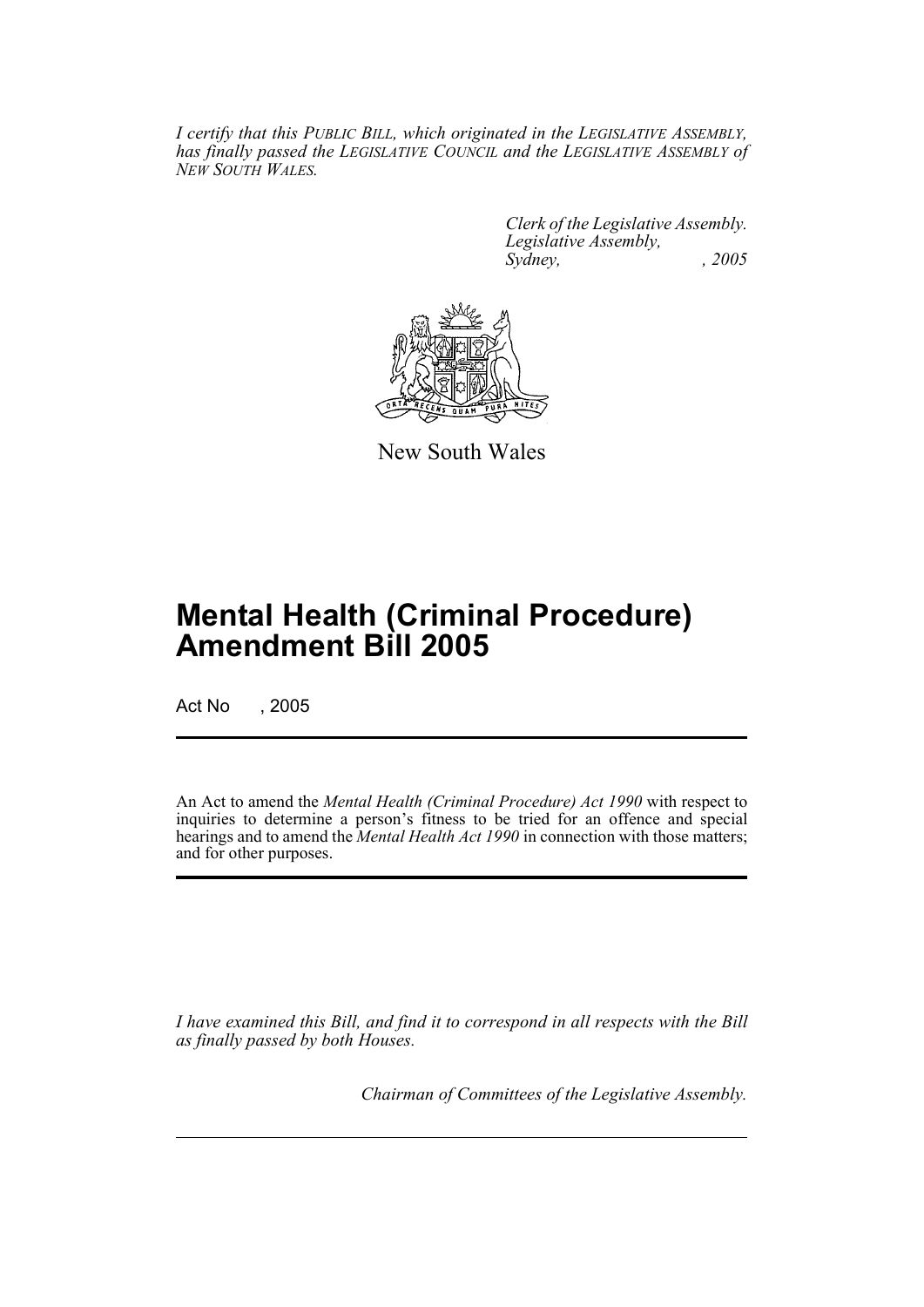## **The Legislature of New South Wales enacts:**

## **1 Name of Act**

This Act is the *Mental Health (Criminal Procedure) Amendment Act 2005*.

## **2 Commencement**

This Act commences on a day or days to be appointed by proclamation.

## **3 Amendment of Mental Health (Criminal Procedure) Act 1990 No 10**

The *Mental Health (Criminal Procedure) Act 1990* is amended as set out in Schedules 1 and 2.

## **4 Amendment of Mental Health Act 1990 No 9**

The *Mental Health Act 1990* is amended as set out in Schedule 3.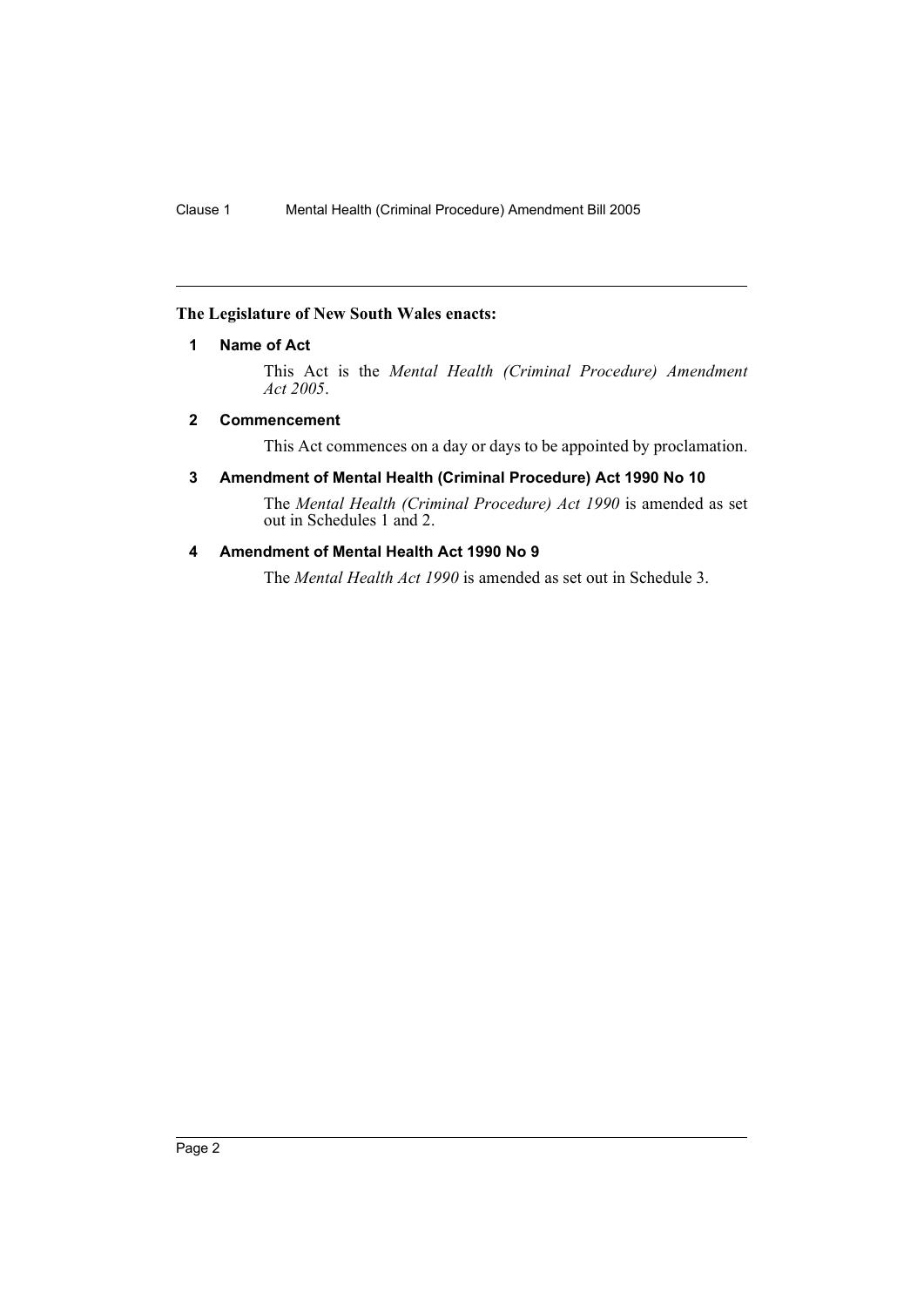Principal amendments to Mental Health (Criminal Procedure) Act 1990 Schedule 1

# **Schedule 1 Principal amendments to Mental Health (Criminal Procedure) Act 1990**

(Section 3)

**[1] Section 8 Procedure where question of unfitness raised before arraignment**

Omit "Attorney General" wherever occurring. Insert instead "Court".

- **[2] Section 10 Procedure on raising question of unfitness**  Omit "Attorney General" from section 10 (1) (a). Insert instead "Court".
- **[3] Section 10 (1)**

Omit "Attorney General's".

## **[4] Section 11**

Omit sections 11 and 11A. Insert instead:

## **11 Determination of question of unfitness**

- (1) The question of a person's unfitness to be tried for an offence is to be determined by the Judge alone.
- (2) Any determination by the Judge under this section must include the principles of law applied by the Judge and the findings of fact on which the Judge relied.

## **[5] Section 12 Conduct of inquiry**

Omit section 12 (4).

#### **[6] Section 16 Functions of Mental Health Review Tribunal on referral after inquiry**

Omit "Attorney General of the determination and furnish the Director of Public Prosecutions with a copy of the notification" from section 16 (4).

Insert instead "Director of Public Prosecutions of the determination".

#### **[7] Section 17 Orders Court may make following determination of Mental Health Review Tribunal that person will be fit to plead within 12 months**

Insert after section 17 (3):

(4) As soon as practicable after the grant of bail under subsection (2) or the making of an order under subsection (3), the Registrar of the Court is to notify the Mental Health Review Tribunal of the grant of bail or the terms of the order.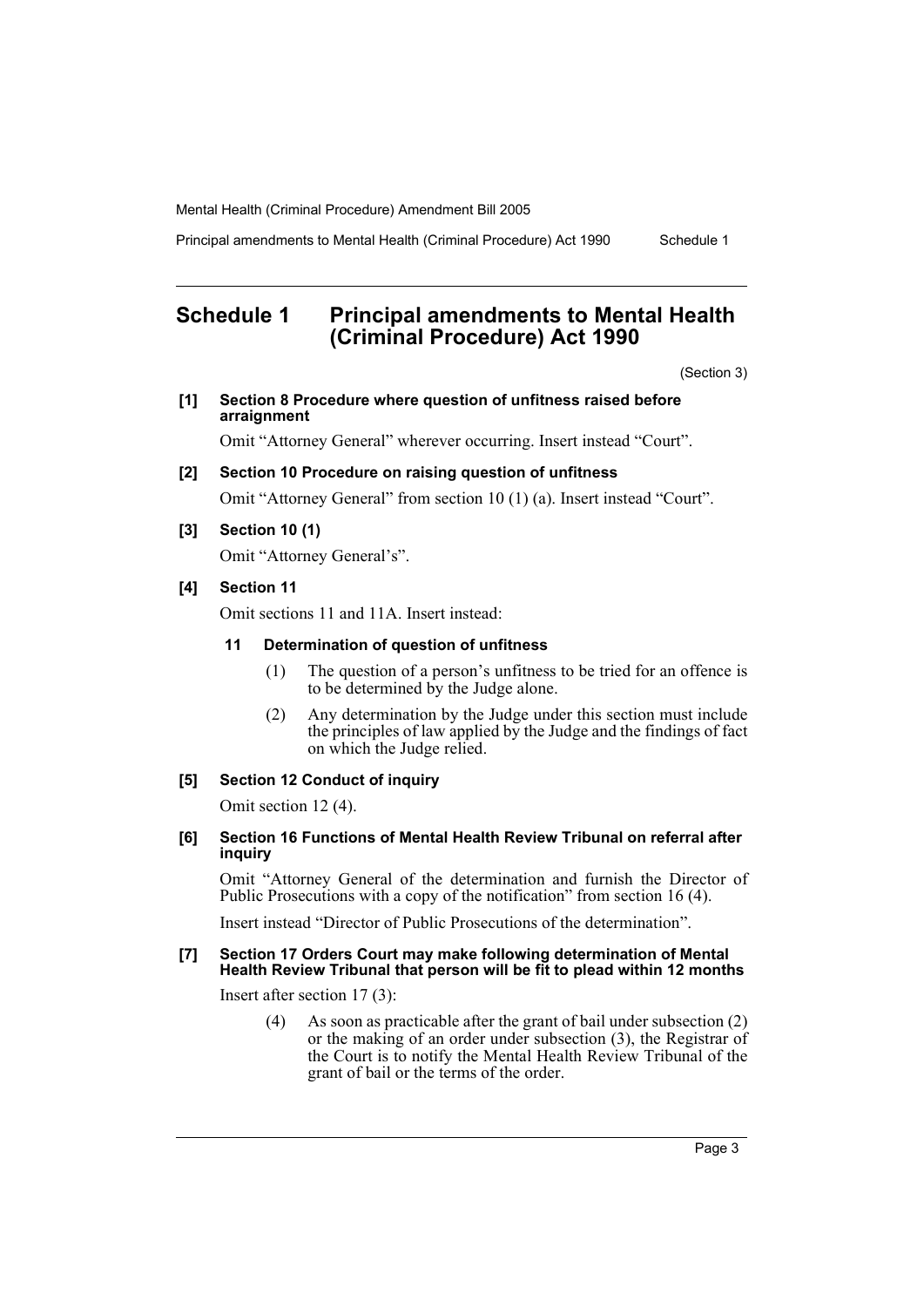Schedule 1 Principal amendments to Mental Health (Criminal Procedure) Act 1990

#### **[8] Section 18 Attorney General's functions following determination of Mental Health Review Tribunal that person will not be fit to plead within 12 months**

Omit the section.

#### **[9] Section 19**

Omit the section. Insert instead:

#### **19 Court to hold special hearing after advice received from Director of Public Prosecutions**

- (1) If the Court receives a notification of a determination from the Mental Health Review Tribunal under section 16 (3) of this Act or under section 80 (5) or 82 (3A) of the *Mental Health Act 1990* that a person will not, during the period of 12 months after the finding of unfitness, become fit to be tried for an offence, the Court:
	- (a) is to obtain the advice of the Director of Public Prosecutions as to whether further proceedings will be taken by the Director of Public Prosecutions in respect of the offence, and
	- (b) is to conduct a special hearing as soon as practicable unless the Director of Public Prosecutions advises that no further proceedings will be taken.
- (2) A special hearing is a hearing for the purpose of ensuring, despite the unfitness of the person to be tried in accordance with the normal procedures, that the person is acquitted unless it can be proved to the requisite criminal standard of proof that, on the limited evidence available, the person committed the offence charged or any other offence available as an alternative to the offence charged.
- (3) If the Director of Public Prosecutions advises the Court under subsection (1) (a) that no further proceedings will be taken in respect of the offence, the Director of Public Prosecutions is also to give that advice to the Minister for Police.
- (4) Subsection (1) does not apply if the Court has already held a special hearing in relation to the offence concerned.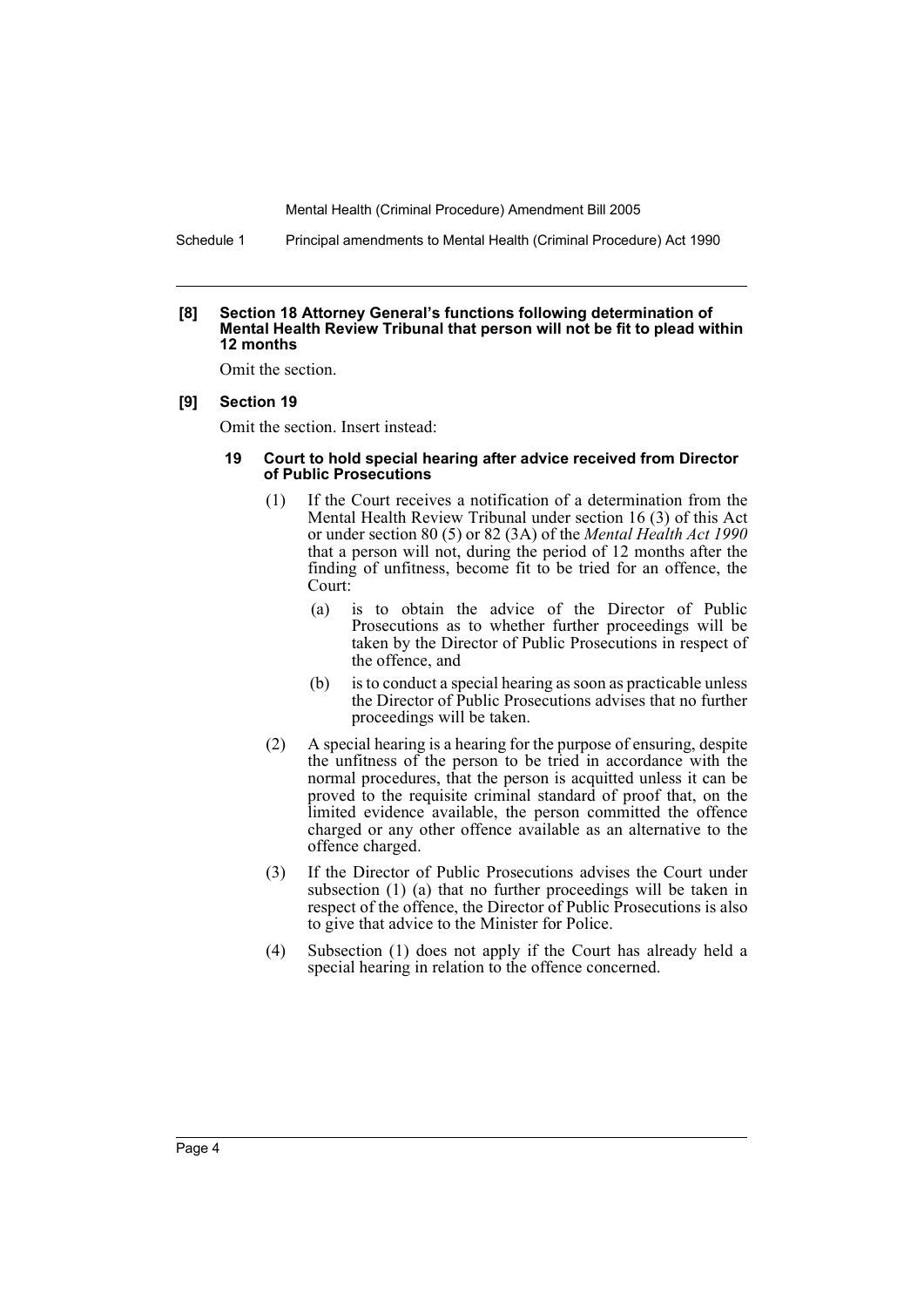Principal amendments to Mental Health (Criminal Procedure) Act 1990 Schedule 1

## **[10] Section 20 Release of certain persons**

Omit "section 18, the Attorney General".

Insert instead "section 19, the Director of Public Prosecutions".

#### **[11] Section 21 Nature and conduct of special hearing**

Insert "for which a jury has been constituted" after "a special hearing" in section 21 (4).

## **[12] Section 21A**

Omit the section. Insert instead:

#### **21A Judge to try special hearing unless election for jury made**

- (1) At a special hearing, the question whether an accused person has committed an offence charged or any other offence available as an alternative to an offence charged is to be determined by the Judge alone unless an election to have a special hearing determined by a jury is made by:
	- (a) the accused person and the Court is satisfied that the person sought and received advice in relation to the election from an Australian legal practitioner and understood the advice, or
	- (b) an Australian legal practitioner representing the accused person, or
	- (c) the prosecutor.
- (2) An election to have a special hearing determined by a jury must be made:
	- (a) in the case of an election by the accused person or the Australian legal practitioner representing the accused person—on any day before the day fixed for the special hearing in the Supreme Court or the District Court, or
	- (b) in the case of an election by the prosecutor—at least 7 days before the day fixed for the special hearing in the Supreme Court or the District Court.
- (3) An accused person or an Australian legal practitioner representing an accused person who elects to have a special hearing determined by a jury may, at any time before the day fixed for the special hearing, subsequently elect to have the matter determined by the Judge alone.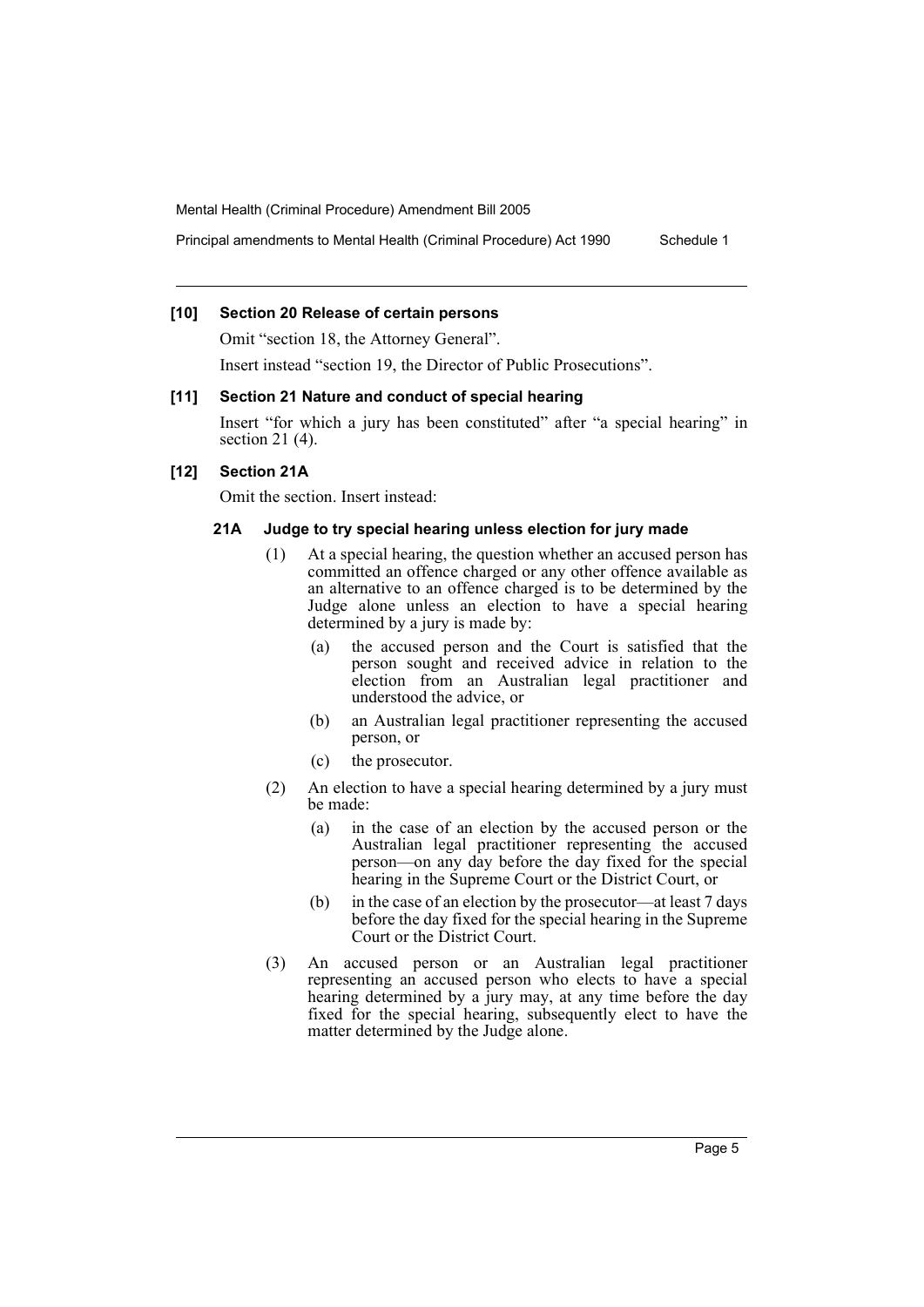Schedule 1 Principal amendments to Mental Health (Criminal Procedure) Act 1990

- (4) The *Jury Act 1977* applies to and in respect of the constitution of a jury, and a jury constituted, for the purpose of a special hearing in the same way as it applies to and in respect of the constitution of a jury, and a jury constituted, for the trial of any criminal proceedings.
- (5) A member of a jury otherwise constituted for the purpose of any proceedings relating to the same accused person and the same offence is disqualified from being a member of a jury constituted as referred to in subsection (4).
- (6) Rules of court may be made with respect to elections under this section.

## **[13] Section 22A**

Insert after section 22:

## **22A Amendment of indictment**

- (1) The provisions of the *Criminal Procedure Act 1986* apply to the amendment of an indictment under this section in the same way as they apply to the amendment of an indictment in ordinary criminal proceedings, subject to any modifications that the Court considers appropriate in the circumstances.
- (2) Without limiting subsection (1), the Director of Public Prosecutions may, with the leave of the Court or the consent of an Australian legal practitioner representing the accused person, amend an indictment to which a special hearing relates.

## **[14] Section 23 Procedure after completion of special hearing**

Omit section 23 (5). Insert instead:

- (5) A limiting term nominated in respect of a person takes effect from the time when it is nominated unless the Court:
	- (a) after taking into account the periods, if any, of the person's custody or detention before, during and after the special hearing (being periods related to the offence), directs that the term be taken to have commenced at an earlier time, or
	- (b) directs that the term commence at a later time so as to be served consecutively with (or partly concurrently and partly consecutively with) some other limiting term nominated in respect of the person or a sentence of imprisonment imposed on the person.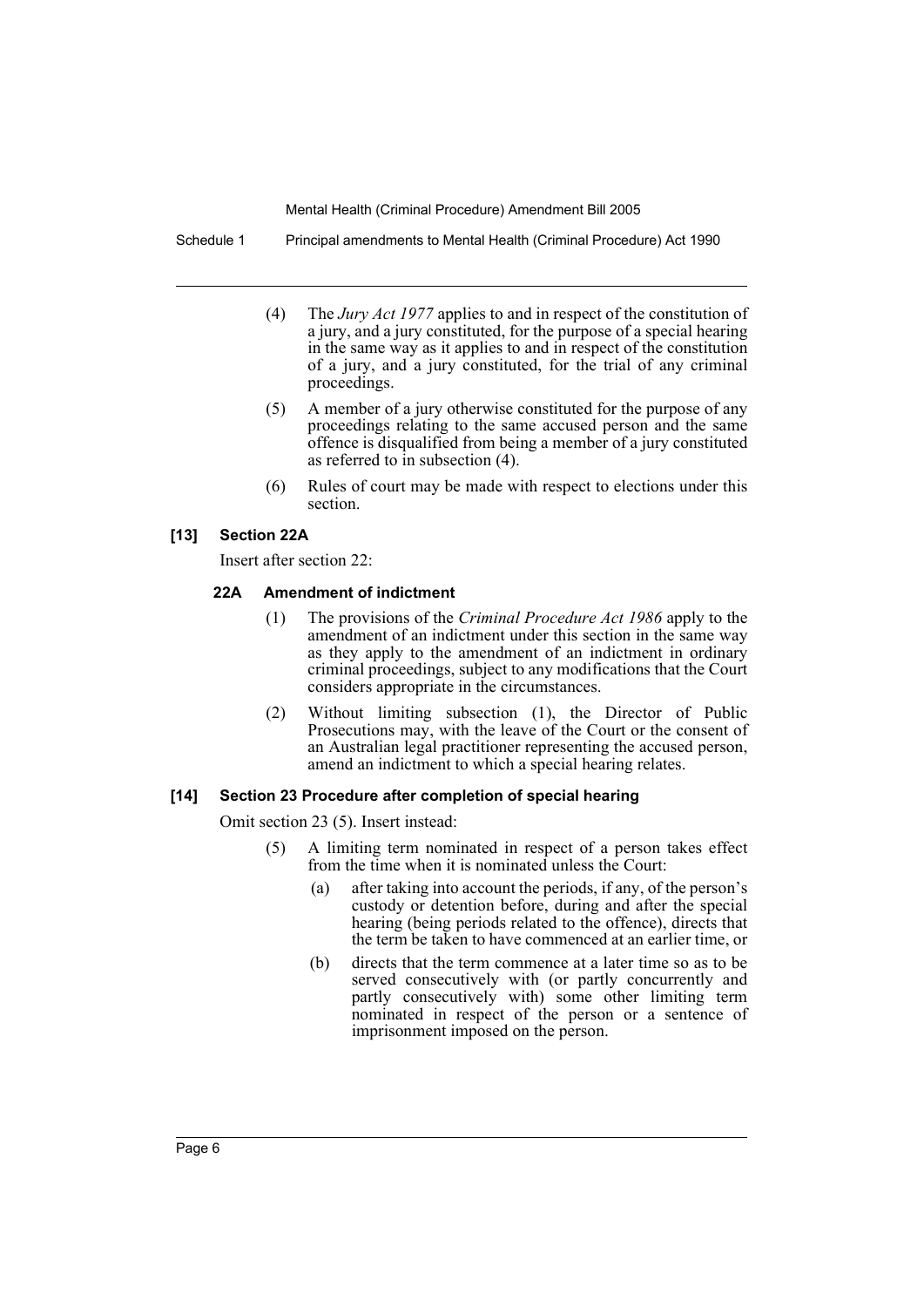(6) When making a direction under subsection (5) (b), the Court is to

take into account that:

- (a) a sentence of imprisonment imposed in a normal trial of criminal proceedings may be subject to a non-parole period whereas a limiting term is not, and
- (b) in a normal trial of criminal proceedings, consecutive sentences of imprisonment are to be imposed with regard to non-parole periods (as referred to in section 47 (4) and (5) of the *Crimes (Sentencing Procedure) Act 1999*).

#### **[15] Section 29**

Omit the section. Insert instead:

#### **29 Action to be taken on notification that a person is fit to be tried**

- (1) If the Mental Health Review Tribunal has notified the Court that it is of the opinion that a person who has been found to be unfit to be tried for an offence has become fit to be tried for the offence (whether or not a special hearing has been conducted in respect of the offence), the Court:
	- (a) is to obtain the advice of the Director of Public Prosecutions as to whether further proceedings will be taken by the Director of Public Prosecutions in respect of the offence, and
	- (b) is to hold a further inquiry as to the person's fitness as soon as practicable unless the Director of Public Prosecutions advises that the person will not be further proceeded against in respect of the offence.
- (2) The Director of Public Prosecutions must advise the Minister for Health and the Mental Health Review Tribunal if the Director has determined that no further proceedings will be taken in respect of the offence.
- (3) If the Director of Public Prosecutions advises the Minister for Health that a person will not be further proceeded against, the Minister for Health must, after having informed the Minister for Police of the date of the person's release, do all such things within the power of the Minister for Health to order the person's release from detention or to otherwise ensure the person's release from detention.
- (4) Sections 11 and 12 apply to and in respect of a further inquiry under this section in the same way as those sections apply to and in respect of an inquiry.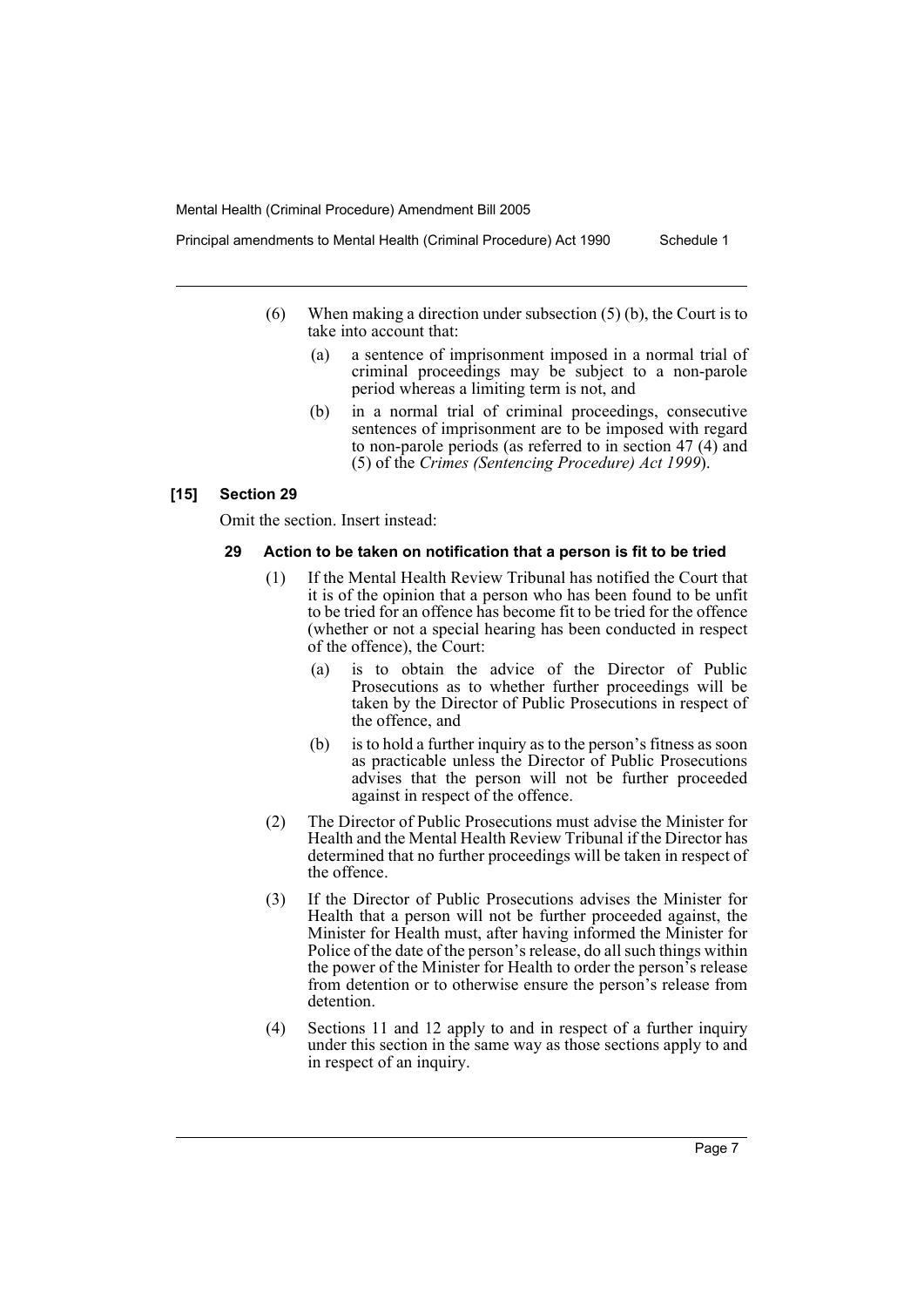Schedule 1 Principal amendments to Mental Health (Criminal Procedure) Act 1990

## **[16] Section 31 Application**

Omit section 31 (2).

#### **[17] Section 32 Persons suffering from mental illness or condition**

Insert "(or was at the time of the alleged commission of the offence to which the proceedings relate)" after "defendant is" in section 32 (1) (a).

## **[18] Section 32 (4A) and (4B)**

Insert after section 32 (4):

- (4A) A Magistrate is to state the reasons for making a decision as to whether or not a defendant should be dealt with under subsection (2) or (3).
- (4B) A failure to comply with subsection (4A) does not invalidate any decision of a Magistrate under this section.

## **[19] Section 32A**

Insert after section 32:

#### **32A Reports from treatment providers**

- (1) Despite any law, a person who is to assess another person's mental condition or provide treatment to another person in accordance with an order under section 32 (3) (a *treatment provider*) may report a failure to comply with a condition of the order by the other person to any of the following:
	- (a) an officer of Community Offender Services, Probation and Parole Service,
	- (b) an officer of the Department of Juvenile Justice,
	- (c) any other person or body prescribed by the regulations.
- (2) A treatment provider may include in a report under this section any information that the treatment provider considers is relevant to the making of a decision in relation to the failure to comply concerned.
- (3) A report provided under this section is to be in the form approved for the time being by the Director-General of the Attorney General's Department.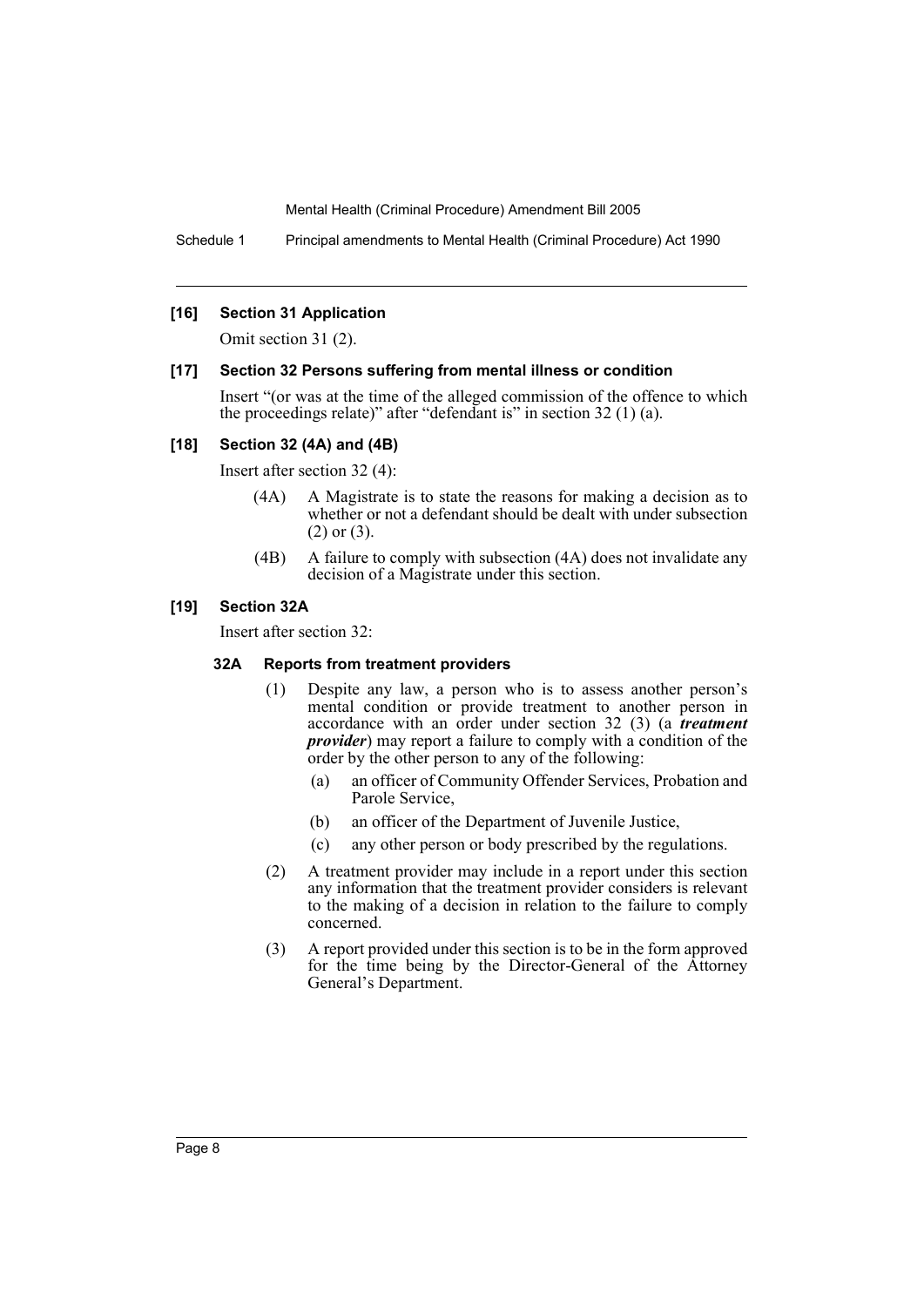Principal amendments to Mental Health (Criminal Procedure) Act 1990 Schedule 1

## **[20] Section 33 Mentally ill persons**

Insert after section 33 (4):

- (4A) A Magistrate is to state the reasons for making a decision as to whether or not a defendant should be dealt with by an order under subsection  $(1)$  or  $(1A)$ .
- (4B) An authorised officer is to state the reasons for making a decision as to whether or not a defendant should be dealt with by an order under subsection (1D).
- (4C) A failure to comply with subsection (4A) or (4B) does not invalidate any decision of a Magistrate or authorised officer under this section.

## **[21] Section 34 Disqualification of Magistrate**

Omit the section.

## **[22] Section 38 Special verdict**

Insert at the end of the section:

(2) If a special verdict of not guilty by reason of mental illness is returned at the trial of a person for an offence, the Court may remand the person in custody until the making of an order under section 39 in respect of the person.

## **[23] Section 39 Effect of finding and declaration of mental illness**

Insert at the end of the section:

- (2) The Court is not to make an order under this section for the release of a person from custody unless it is satisfied, on the balance of probabilities, that the safety of the person or any member of the public will not be seriously endangered by the person's release.
- (3) As soon as practicable after the making of an order under this section, the Registrar of the Court is to notify the Minister for Health and the Mental Health Review Tribunal of the terms of the order.

## **[24] Schedule 1 Savings and transitional provisions**

Insert at the end of clause 1A (1):

*Mental Health (Criminal Procedure) Amendment Act 2005*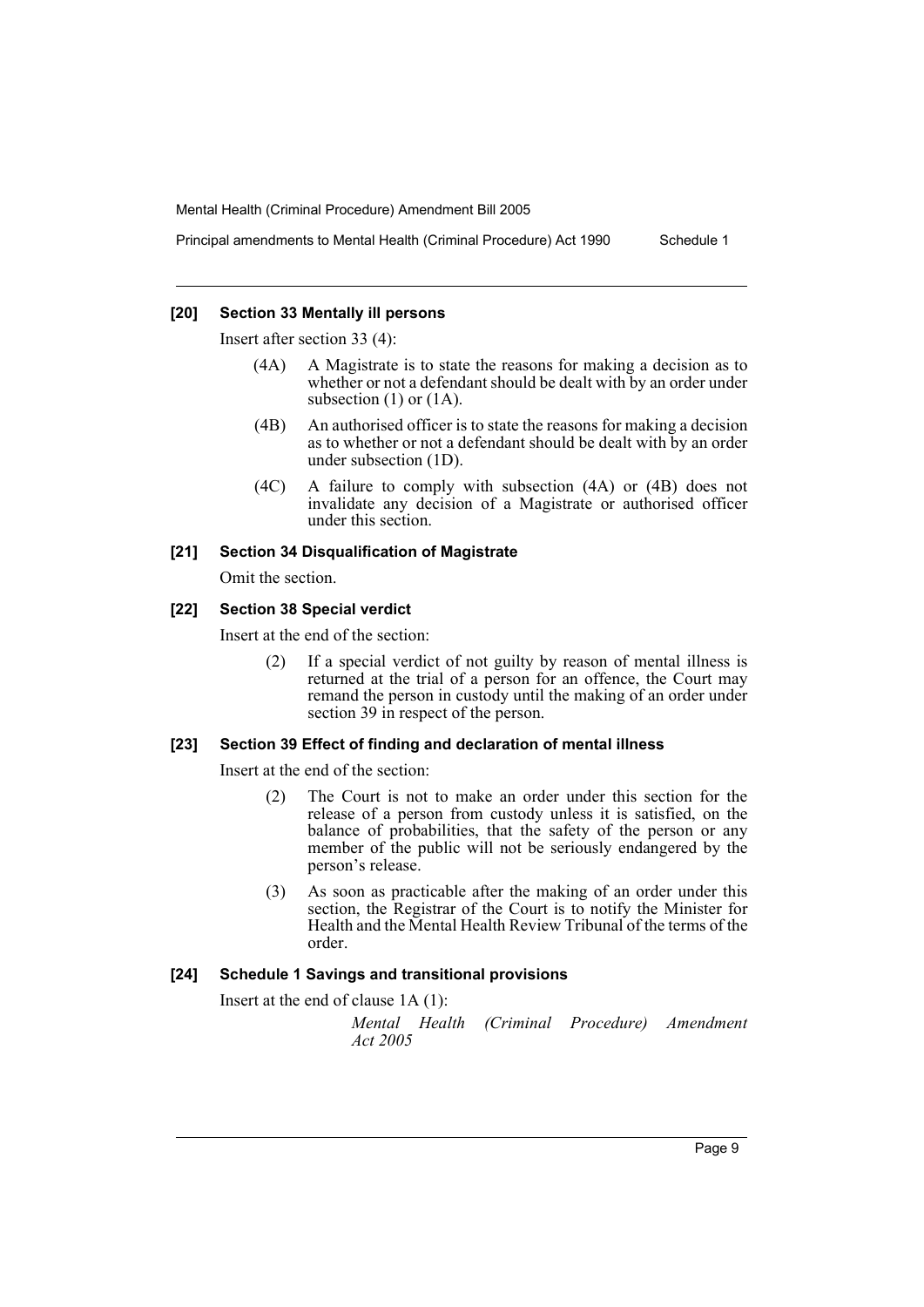Schedule 1 Principal amendments to Mental Health (Criminal Procedure) Act 1990

## **[25] Schedule 1, clause 3**

Insert after clause 2:

#### **3 Amendments made by Mental Health (Criminal Procedure) Amendment Act 2005**

- (1) Except as provided by subclause (2), an amendment made to this Act by Schedule 1 to the *Mental Health (Criminal Procedure) Amendment Act 2005* applies to proceedings whether commenced before, on or after the commencement of the amendment.
- (2) An amendment made to this Act by Schedule 1 [4] or [12] to the *Mental Health (Criminal Procedure) Amendment Act 2005* applies to proceedings for offences, whether or not the offences were committed before, on or after the commencement of the amendment, but does not apply to proceedings commenced before the commencement of the amendment.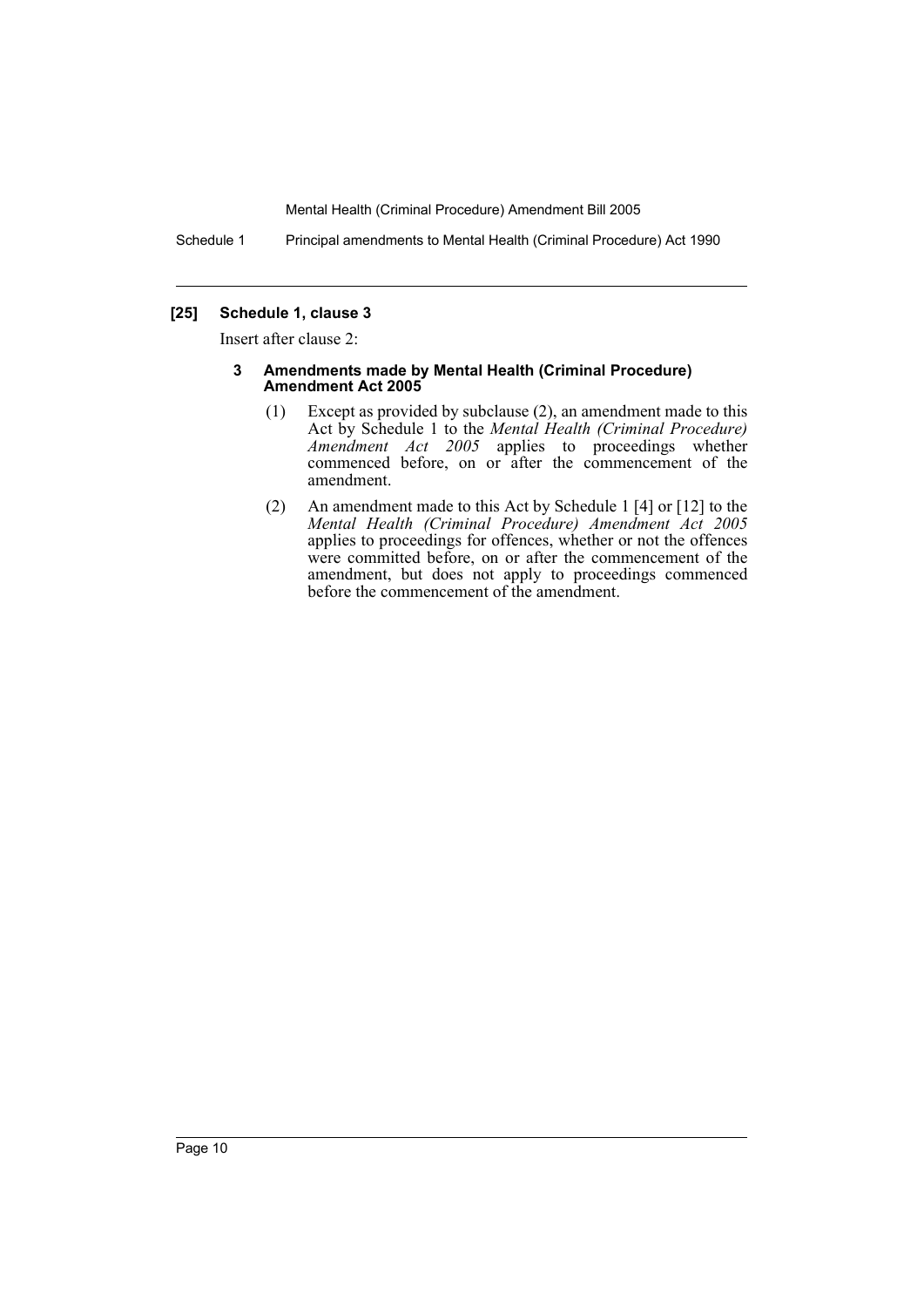Amendments to Mental Health (Criminal Procedure) Act 1990 by way of statute law revision Schedule 2

## **Schedule 2 Amendments to Mental Health (Criminal Procedure) Act 1990 by way of statute law revision**

(Section 3)

## **[1] Section 3 Definitions**

Insert in alphabetical order in section 3 (1):

*correctional centre* has the same meaning as in the *Crimes (Administration of Sentences) Act 1999*.

*detention centre* has the same meaning as in the *Children (Detention Centres) Act 1987*.

## **[2] Sections 12 (1) and 21 (2)**

Omit "counsel or a solicitor" wherever occurring. Insert instead "an Australian legal practitioner".

## **[3] Section 21 Nature and conduct of special hearing**

Omit "the counsel or solicitor" from section 21 (3) (b). Insert instead "the Australian legal practitioner".

## **[4] Section 28 Effect on other proceedings of finding on special hearing**

Omit "as a prisoner" from section 28 (2).

Insert instead "as an inmate (within the meaning of the *Crimes (Administration of Sentences) Act 1999*)".

## **[5] Section 30 Procedure after completion of further inquiry**

Omit "as a prisoner" from section 30 (2) (a).

Insert instead "as an inmate (within the meaning of the *Crimes (Administration of Sentences) Act 1999*)".

## **[6] Section 33 Mentally ill persons**

Insert after section 33 (5):

(5A) An order under this section may provide that, in the case of a defendant who is a juvenile, the defendant is to be taken to or from a place by a juvenile justice officer employed in the Department of Juvenile Justice rather than by a police officer.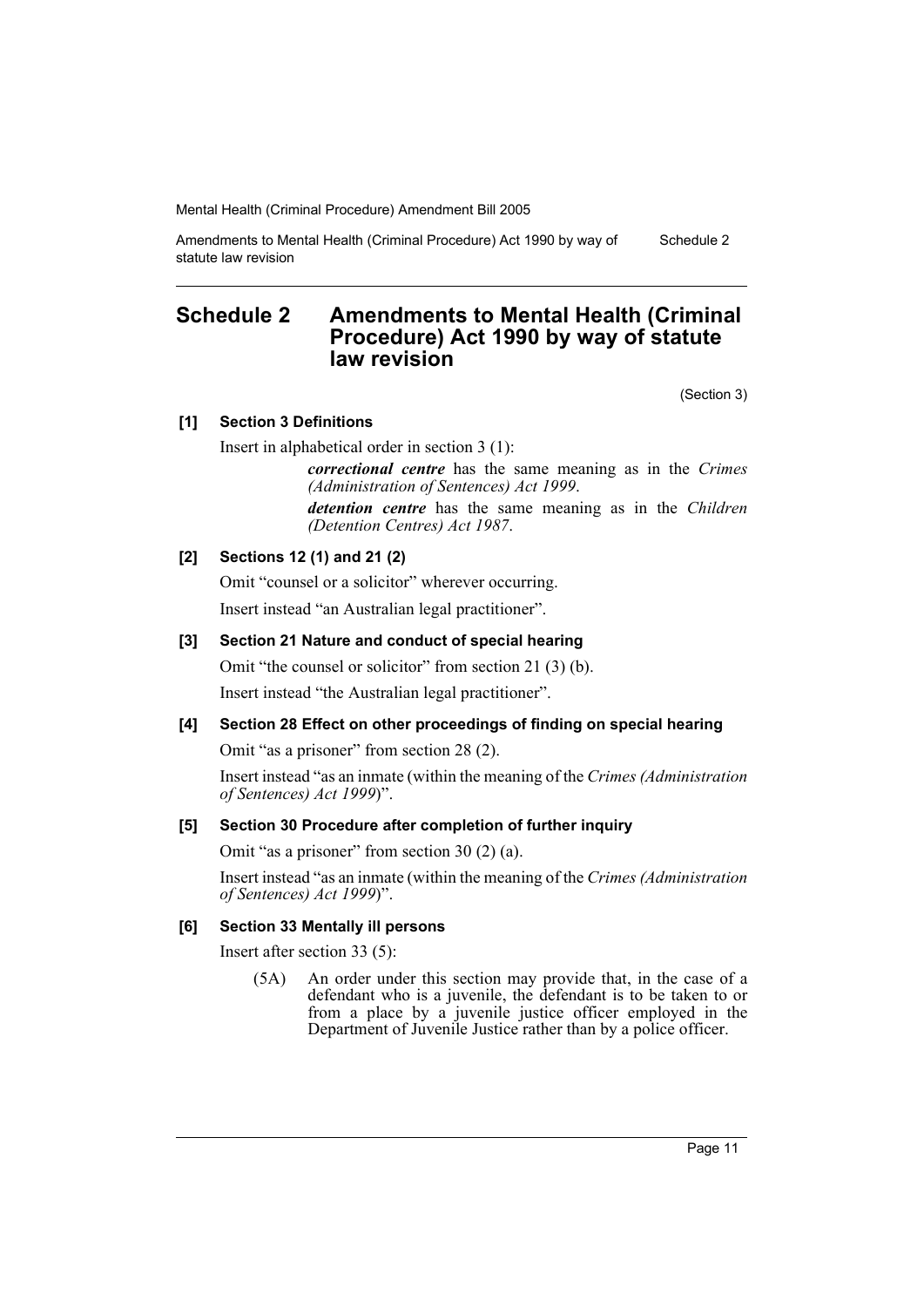Schedule 2 Amendments to Mental Health (Criminal Procedure) Act 1990 by way of statute law revision

## **[7] Section 35 Transfer from correctional centre or detention centre**

Omit "prison" from section 35 (2).

Insert instead "a correctional centre or detention centre".

## **[8] Section 35 (2) (c)**

Omit "Director of the Prison Medical Service".

Insert instead "Chief Executive Officer, Justice Health or, in the case of a juvenile, the Director-General of the Department of Juvenile Justice".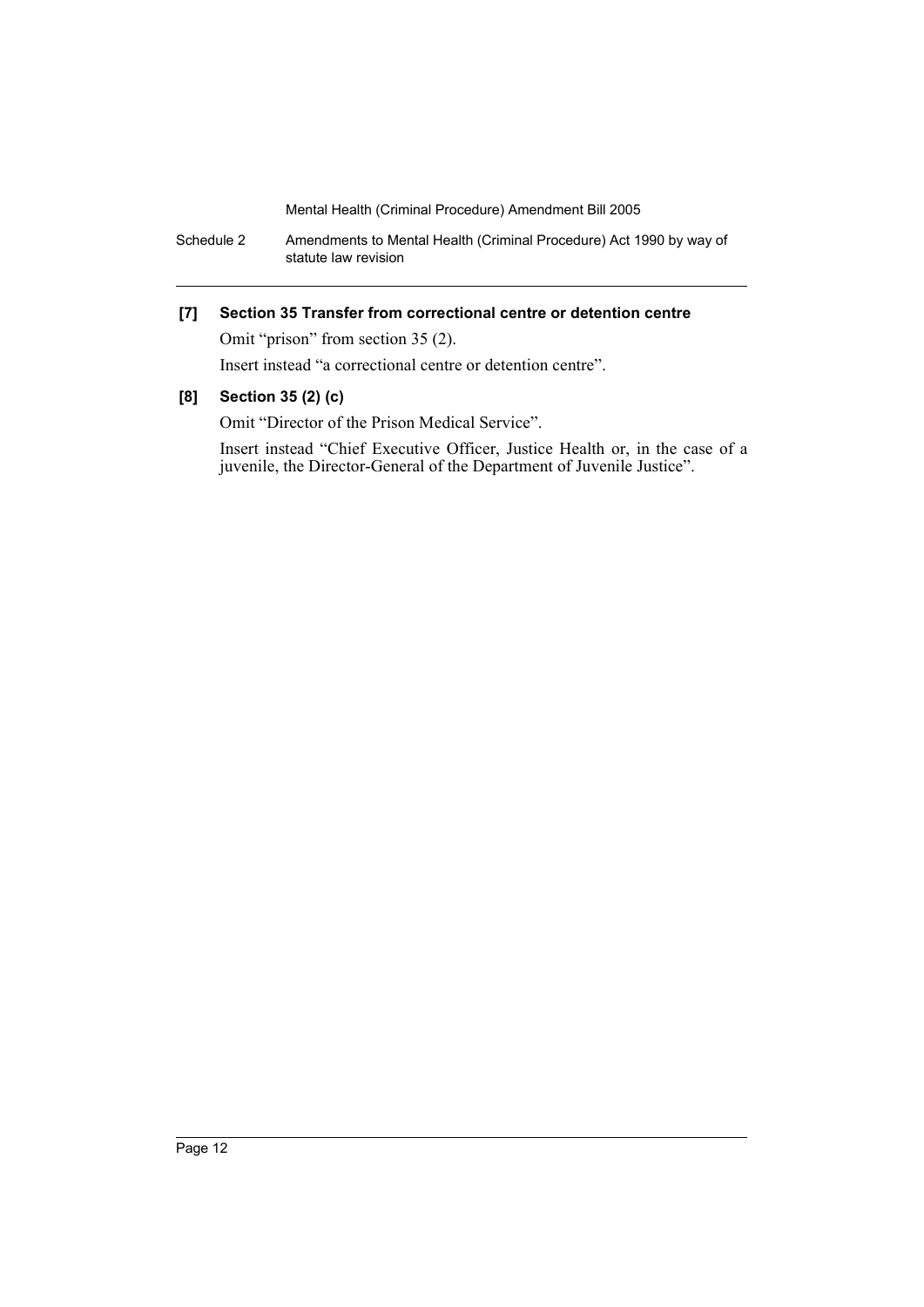Amendment of Mental Health Act 1990 Schedule 3

# **Schedule 3 Amendment of Mental Health Act 1990**

(Section 4)

# **[1] Section 80 Tribunal to review cases of persons found unfit to be tried**

Omit section 80 (1) (a). Insert instead:

(a) to an accused person who has been found, after an inquiry by a court, to be unfit to be tried for an offence and is ordered to be detained in a hospital or other place, or is granted bail, under section 17 of the *Mental Health (Criminal Procedure) Act 1990*, and

## **[2] Section 80 (3)**

Omit the subsection. Insert instead:

(3) If the Tribunal is of the opinion that a person has become fit to be tried for an offence, it must notify the court that made the finding of unfitness and the Director of Public Prosecutions accordingly.

## **[3] Section 80 (5)**

Insert after section 80 (4):

(5) If the Tribunal is of the opinion that a person referred to in subsection (1) (a) has not become fit to be tried for an offence and will not, during the period of 12 months after the finding of unfitness by the court, become fit to be tried for the offence, the Tribunal must notify the court that made the finding of unfitness and the Director of Public Prosecutions accordingly.

## **[4] Section 82 Tribunal to review cases of forensic patients**

Omit "Attorney General accordingly" from section 82 (3).

Insert instead "Director of Public Prosecutions and the court that made the finding of unfitness".

## **[5] Section 82 (3A)**

Insert after section 82 (3):

(3A) The Tribunal must notify the Court and the Director of Public Prosecutions if, for the purpose of making a recommendation under this section in relation to a forensic patient subject to a determination that the patient is unfit to be tried for an offence, the Tribunal forms the opinion that the patient: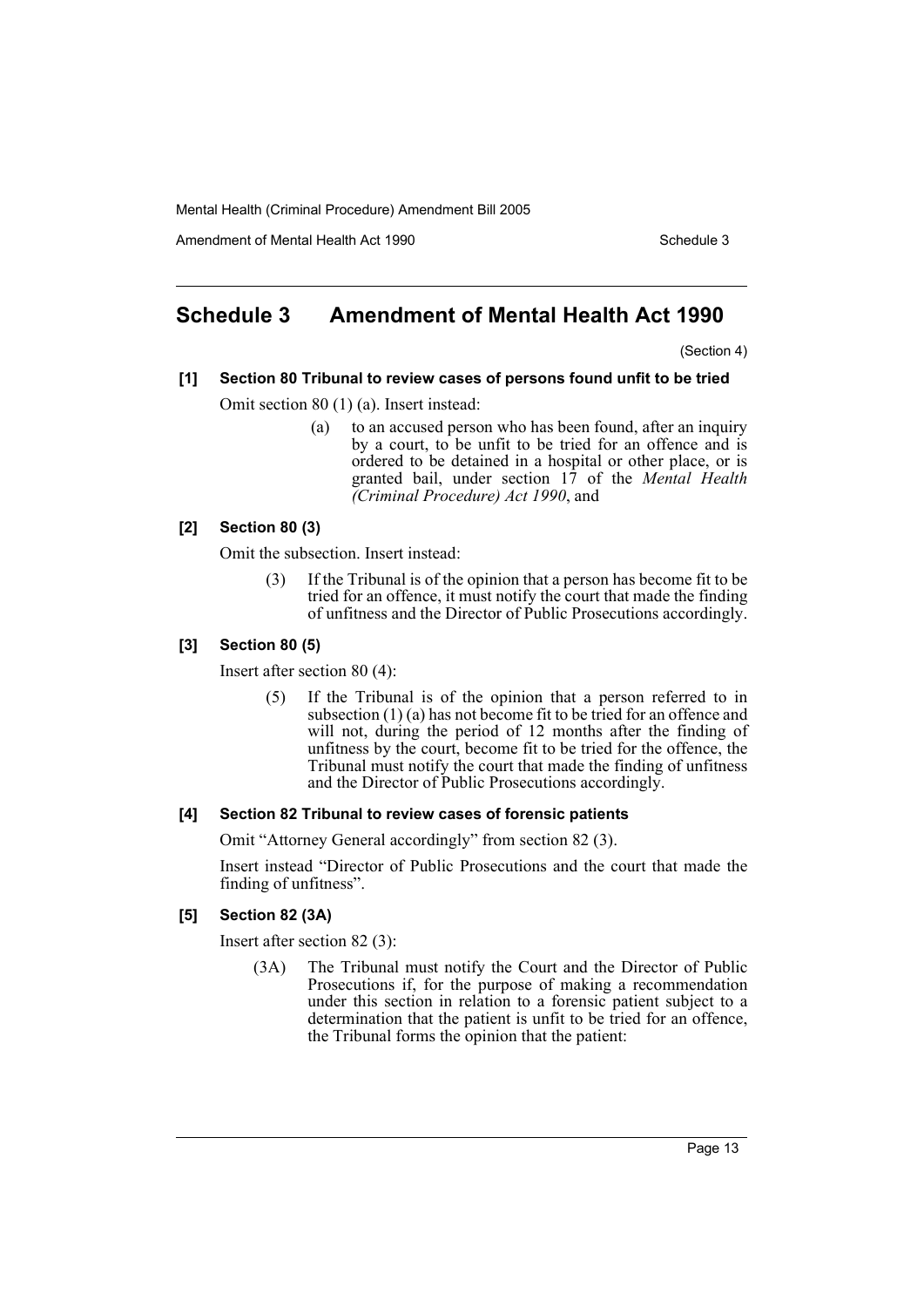Schedule 3 Amendment of Mental Health Act 1990

- (a) has not become fit to be tried for an offence, and
- (b) will not, during the period of 12 months after the finding of unfitness by the court, become fit to be tried for the offence.

## **[6] Section 82 (5)**

Omit the subsection. Insert instead:

- (5) The Tribunal may not recommend the release of a forensic patient who:
	- (a) is remanded in custody under section 10 (3) (c) of the *Mental Health (Criminal Procedure) Act 1990* pending an inquiry into the question of the person's unfitness to be tried for an offence, or
	- (b) has been transferred to a hospital while serving a sentence of imprisonment and has not served the term of the sentence or, if a non-parole period has been set in relation to the sentence, the non-parole period.

#### **[7] Section 93 Breach of condition of order for release**

Insert after section 93 (1) (a):

(a1) has committed a breach of a condition of an order releasing the person from custody under section 39 of the *Mental Health (Criminal Procedure) Act 1990*, or

#### **[8] Section 104**

Omit the section. Insert instead:

#### **104 Termination of classification as forensic patient of person who becomes fit to be tried for an offence**

A person in respect of whom, after a finding that the person is unfit to be tried for an offence, the Tribunal has notified the court that made the finding and the Director of Public Prosecutions that it is of the opinion that the person has become fit to be tried for an offence (whether or not a special hearing has been conducted under section 19 of the *Mental Health (Criminal Procedure) Act 1990* in respect of the offence) ceases to be a forensic patient:

- (a) on a finding, at a further inquiry by a court as to the person's unfitness, that the person is fit to be tried for the offence, or
- (b) if the Director of Public Prosecutions advises the Minister that the person will not be further proceeded against in respect of the offence—on the person's release from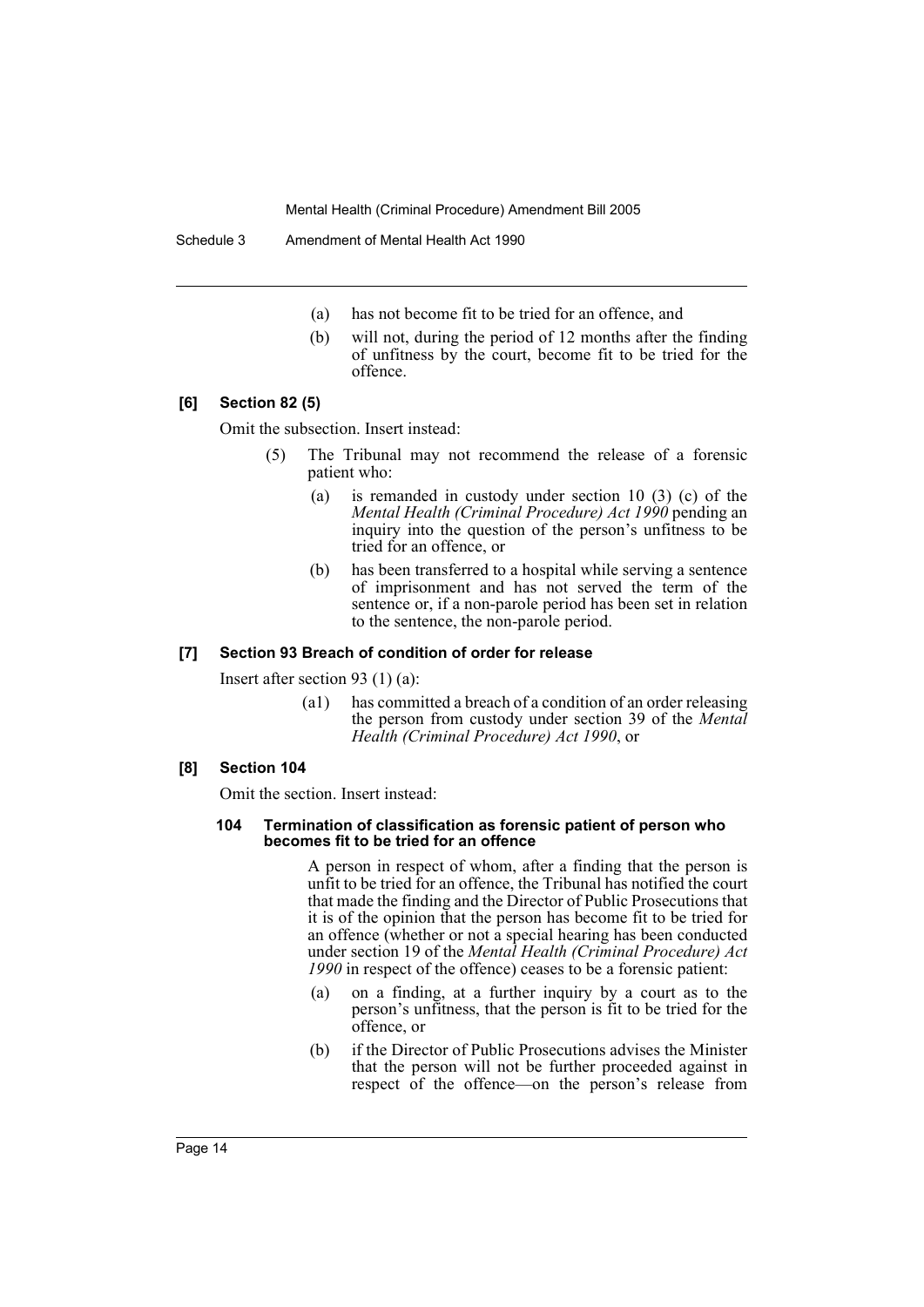Amendment of Mental Health Act 1990 Schedule 3

detention pursuant to section 29 of the *Mental Health (Criminal Procedure) Act 1990*,

whichever first occurs.

## **[9] Section 105**

Omit the section. Insert instead:

#### **105 Termination of classification as forensic patient of person serving term of imprisonment for which no non-parole period set**

A person who, while serving a term of imprisonment for which no non-parole period has been set, has been transferred to a hospital from a prison ceases to be a forensic patient:

- (a) on the expiry of the term, or
- (b) on being classified by the Tribunal as a continued treatment patient, or
- (c) on being transferred to a prison,

whichever first occurs.

## **[10] Section 106**

Omit the section. Insert instead:

#### **106 Termination of classification as forensic patient of person serving sentence of imprisonment for life**

A person who, while serving a sentence of imprisonment for life, being a sentence imposed otherwise than pursuant to a special hearing under section 19 of the *Mental Health (Criminal Procedure) Act 1990*, has been transferred to a hospital from a prison ceases to be a forensic patient on being transferred to a prison.

## **[11] Section 107**

Omit the section. Insert instead:

#### **107 Termination of classification as forensic patient of person serving term of imprisonment for which non-parole period set**

A person who, while serving a term of imprisonment for which a non-parole period has been set, has been transferred to a hospital from a prison ceases to be a forensic patient:

- (a) on the expiry of the term of imprisonment, or
- (b) if the non-parole period has expired—on unconditional release by order of the prescribed authority following a recommendation of the Tribunal, or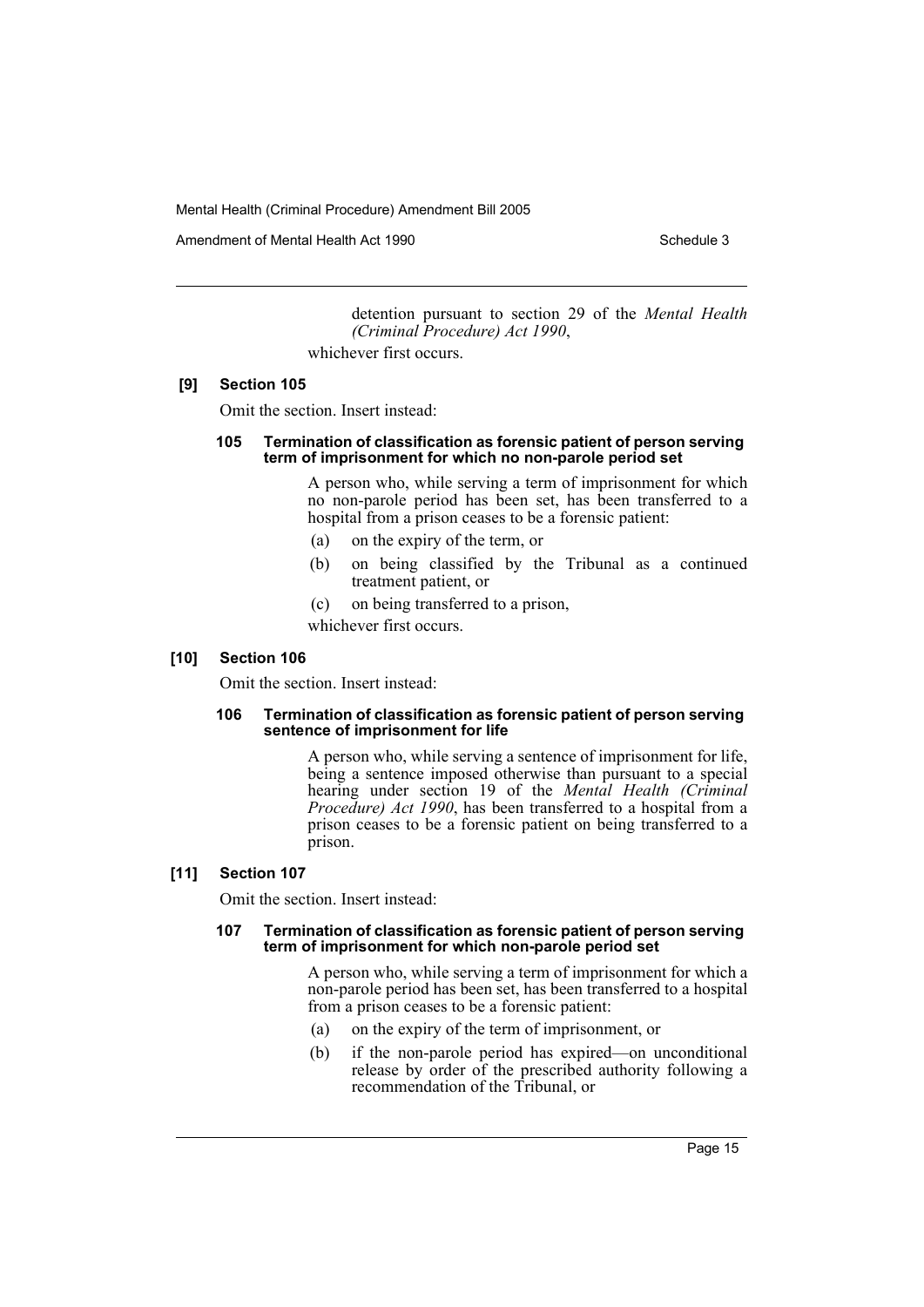Schedule 3 Amendment of Mental Health Act 1990

- (c) if the non-parole period has expired and the person has been released by order of the prescribed authority subject to conditions—on the expiry of any time specified in the conditions as being a time during which those conditions, or any of them, are to be complied with, or
- (d) on being classified by the Tribunal as a continued treatment patient, or
- (e) on being transferred to a prison,

whichever first occurs.

#### **[12] Section 108 Termination of classification as forensic patient of person on remand**

Omit "Attorney General to the Minister that the person will not be further proceeded against by the Attorney General or the Director of Public Prosecutions<sup>35</sup> from section 108 (a).

Insert instead "Director of Public Prosecutions to the Minister that the person will not be further proceeded against".

### **[13] Schedule 1 Dictionary of terms used in the Act**

Insert at the end of paragraph (c) of the definition of *forensic patient*:

, or

(d) a person who is granted bail pursuant to section 14 (b) (ii) or 17 (2) of the *Mental Health (Criminal Procedure) Act 1990*.

### **[14] Schedule 7 Savings, transitional and other provisions**

Insert at the end of clause 2 (1A):

*Mental Health (Criminal Procedure) Amendment Act 2005*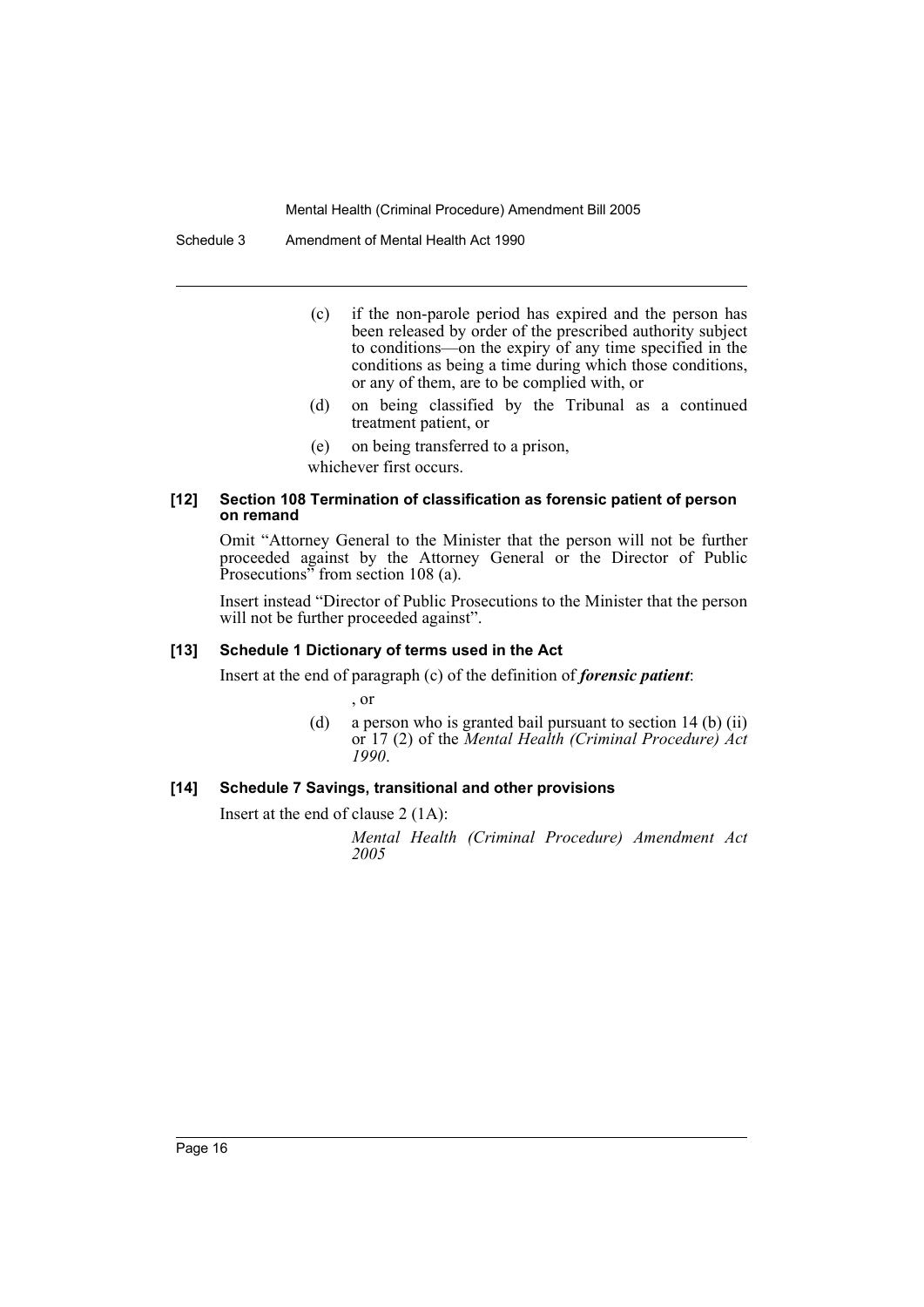Amendment of Mental Health Act 1990 Schedule 3

## **[15] Schedule 7, Part 9**

Insert after Part 8:

## **Part 9 Provisions consequent on enactment of Mental Health (Criminal Procedure) Amendment Act 2005**

## **45 Application of amendments**

- (1) In this clause, *amending Act* means the *Mental Health (Criminal Procedure) Amendment Act 2005*.
- (2) An amendment made by Schedule 3 [1], [2], [3], [4] or [5] to the amending Act applies to a finding by a court that a person is unfit to be tried for an offence whether or not the finding is made in proceedings commenced before, on or after the commencement of the amendment.
- (3) Section 82 (5) (b) (as inserted by the amending Act) applies to a forensic patient whether or not the relevant transfer to a hospital occurred before, on or after the commencement of the paragraph.
- (4) An amendment made to this Act by Schedule 3 [7] to the amending Act applies to orders whether made before, on or after the commencement of the amendment.
- (5) An amendment made to this Act by Schedule 3 [9], [10] or [11] to the amending Act extends to a person who was a forensic patient immediately before the commencement of the amendment.
- (6) An amendment made to this Act by Schedule 3 [13] to the amending Act applies to a person whether or not the relevant grant of bail was made before, on or after the commencement of the amendment.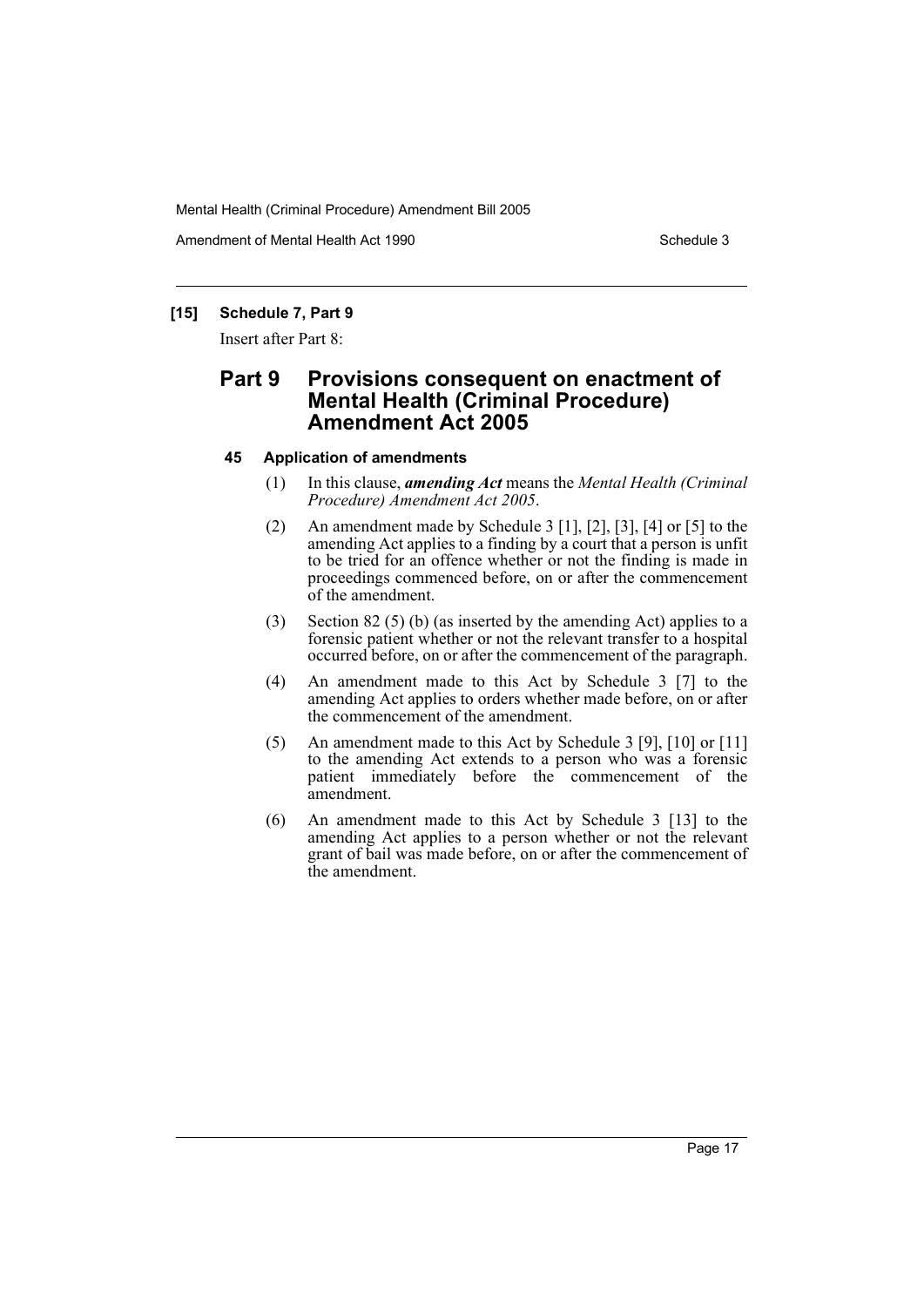Schedule 3 Amendment of Mental Health Act 1990

## **[16] Explanatory note**

Omit the Tables to the explanatory note. Insert instead:

## **Table 1—Persons found not guilty by reason of mental illness**

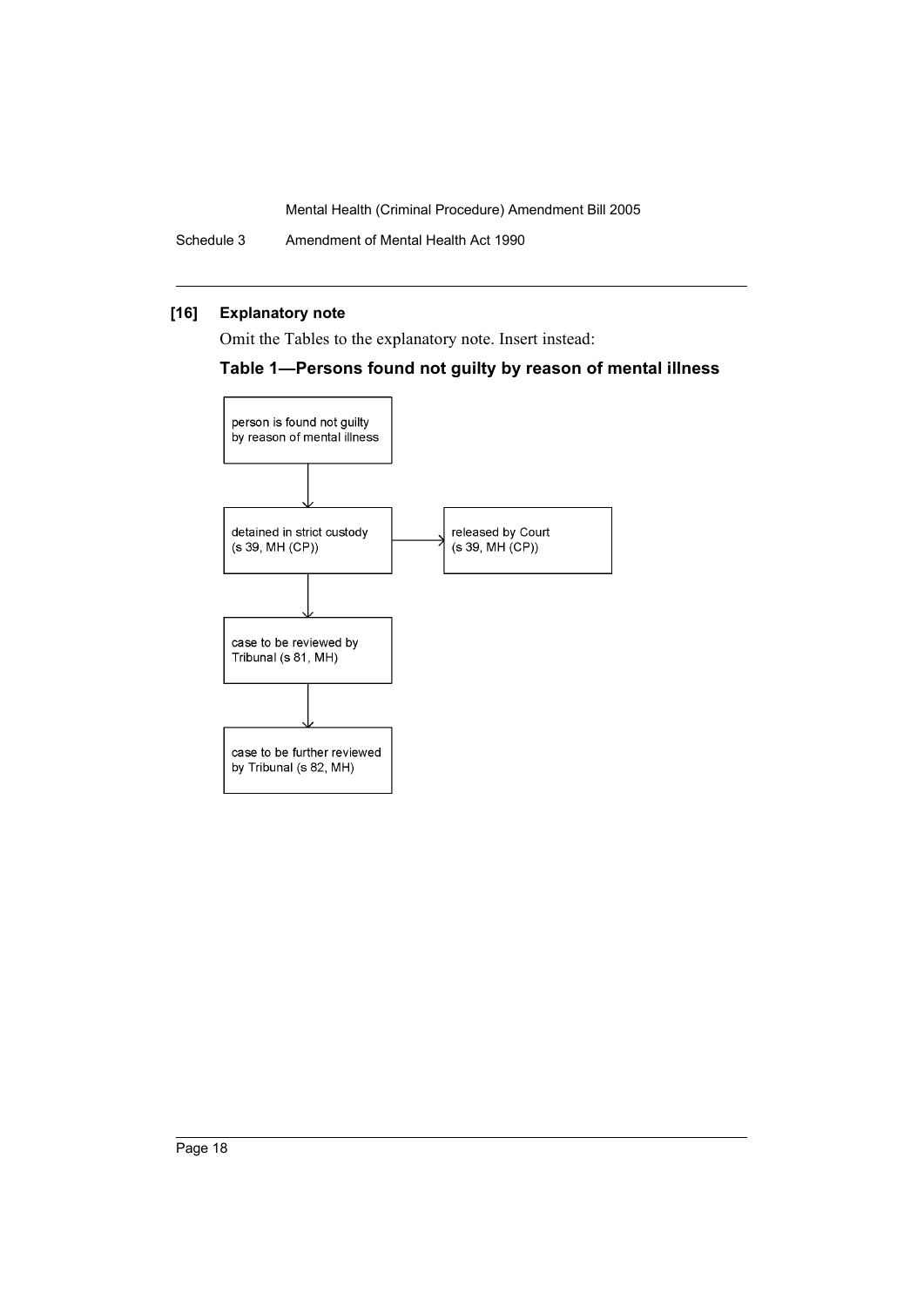Amendment of Mental Health Act 1990 Schedule 3





\* Note: See Table 3 for consequences of such a finding.

\*\* Note: See Table 4 for effects of the review of such a person's case. The person is a forensic patient. See section 102 for circumstances when the person ceases to be a forensic patient.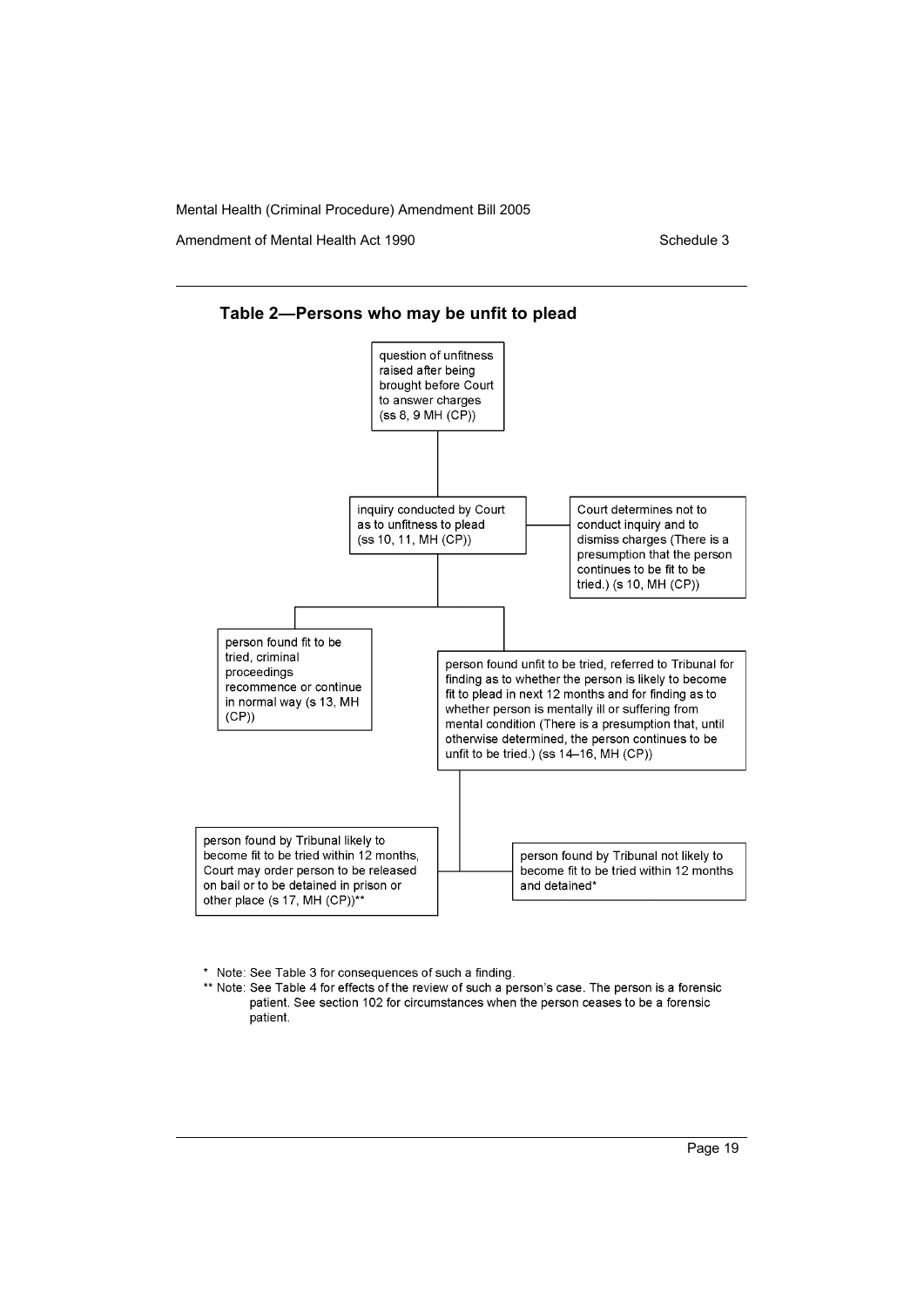Schedule 3 Amendment of Mental Health Act 1990

## **Table 3—Persons found by Tribunal not likely to be fit to be tried within 12 months**



\* Note: The person is a forensic patient. See section 101 for circumstances when the person ceases to be a forensic patient.

\*\*Note: The person is a forensic patient. See section 103 for circumstances when the person ceases to be a forensic patient.